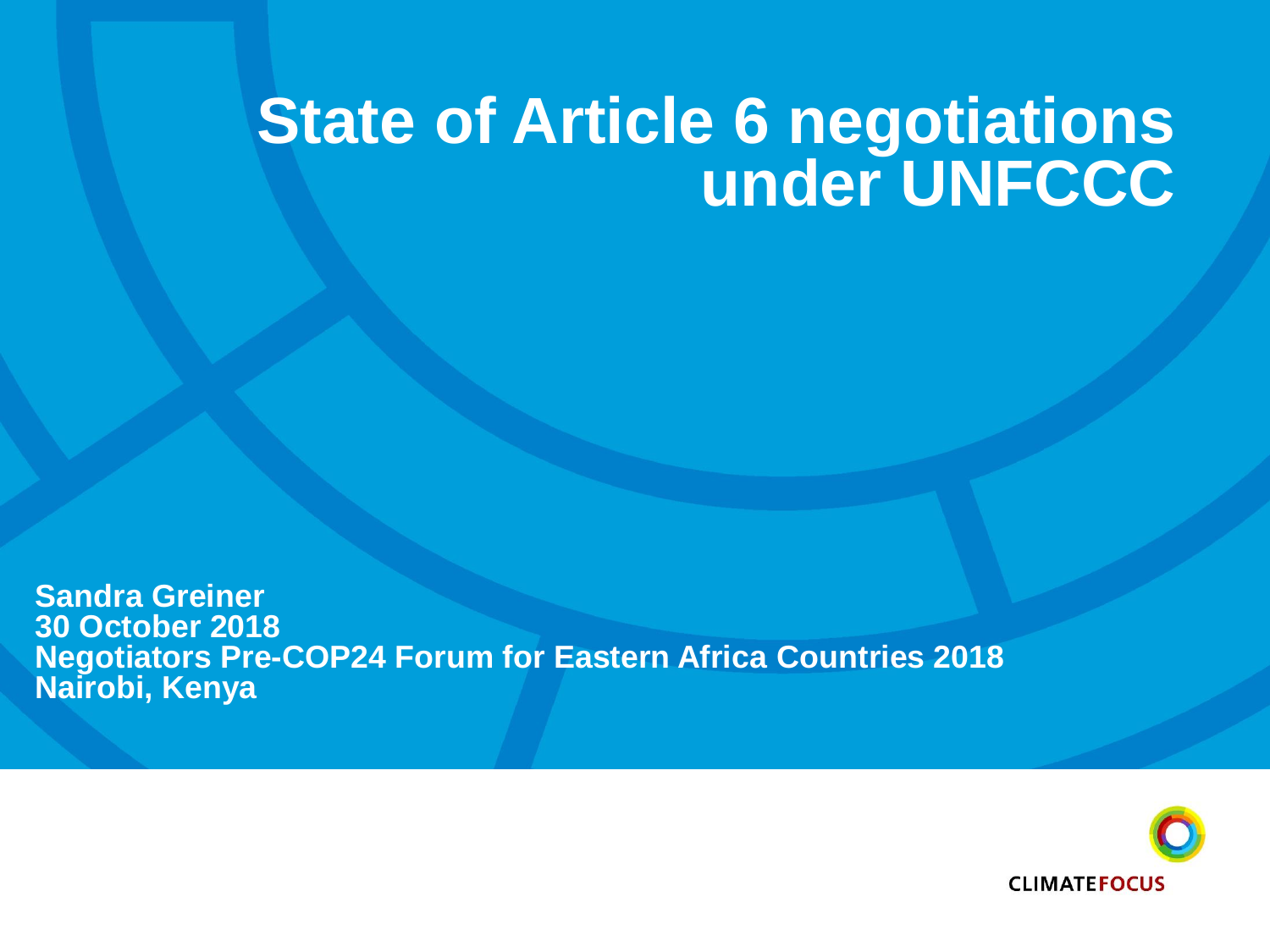### Agenda

- What is the current status of Article 6 negotiations?
- What are the crunch issues?
- How can East African negotiators ensure their priorities are reflected in the outcome from Katowice?

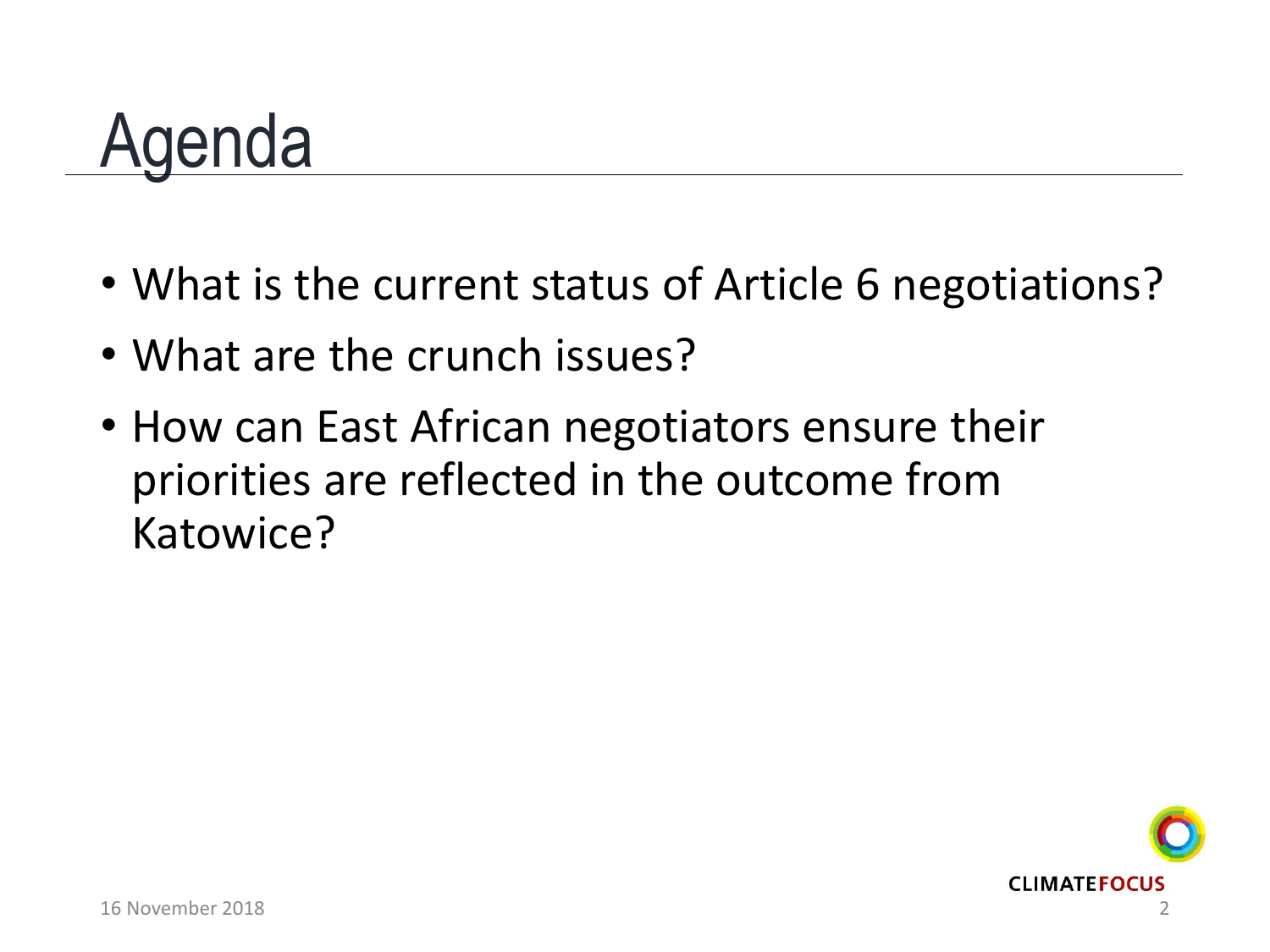### Brief summary of Article 6

Article 6 is concerned with international guidance for voluntary cooperation between Parties in the implementation of their nationally determined contributions (NDC), as a tool for enhancing ambition

This is accomplished through carbon markets that involve the transfer of mitigation outcomes cross border, or through nonmarket approaches

#### **Three approaches/mechanisms**:

- **Cooperative approaches** (Art 6.2 & Art 6.3)
- **A global mechanism for mitigation and sustainable development** ("A64 Mechanism" or "Sustainable Development Mechanism, SDM") (Art 6.4-Art 6.8)
- **Framework for non-market approaches** (Art 6.8 & 6.9)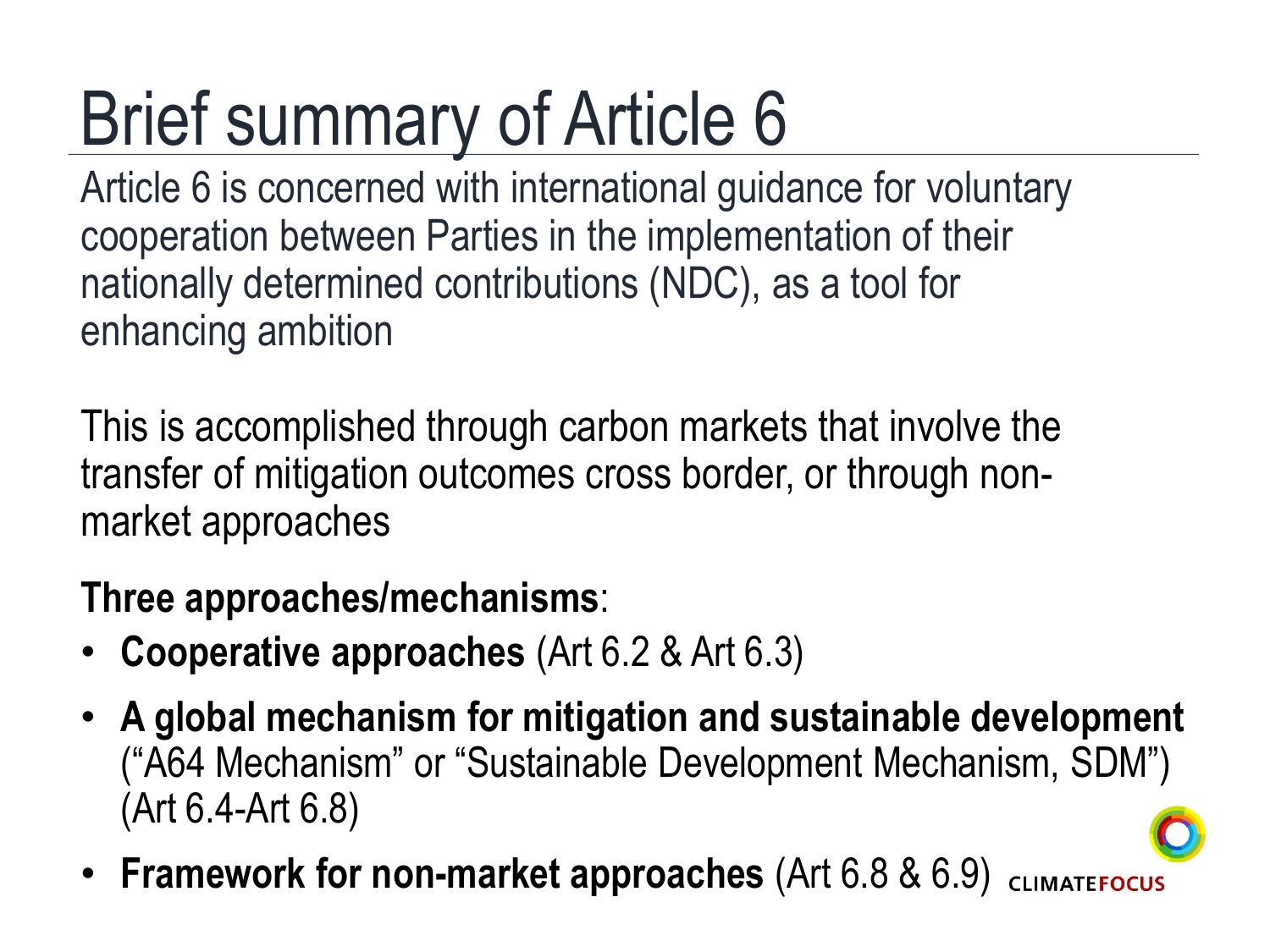### Status of Article 6 negotiations

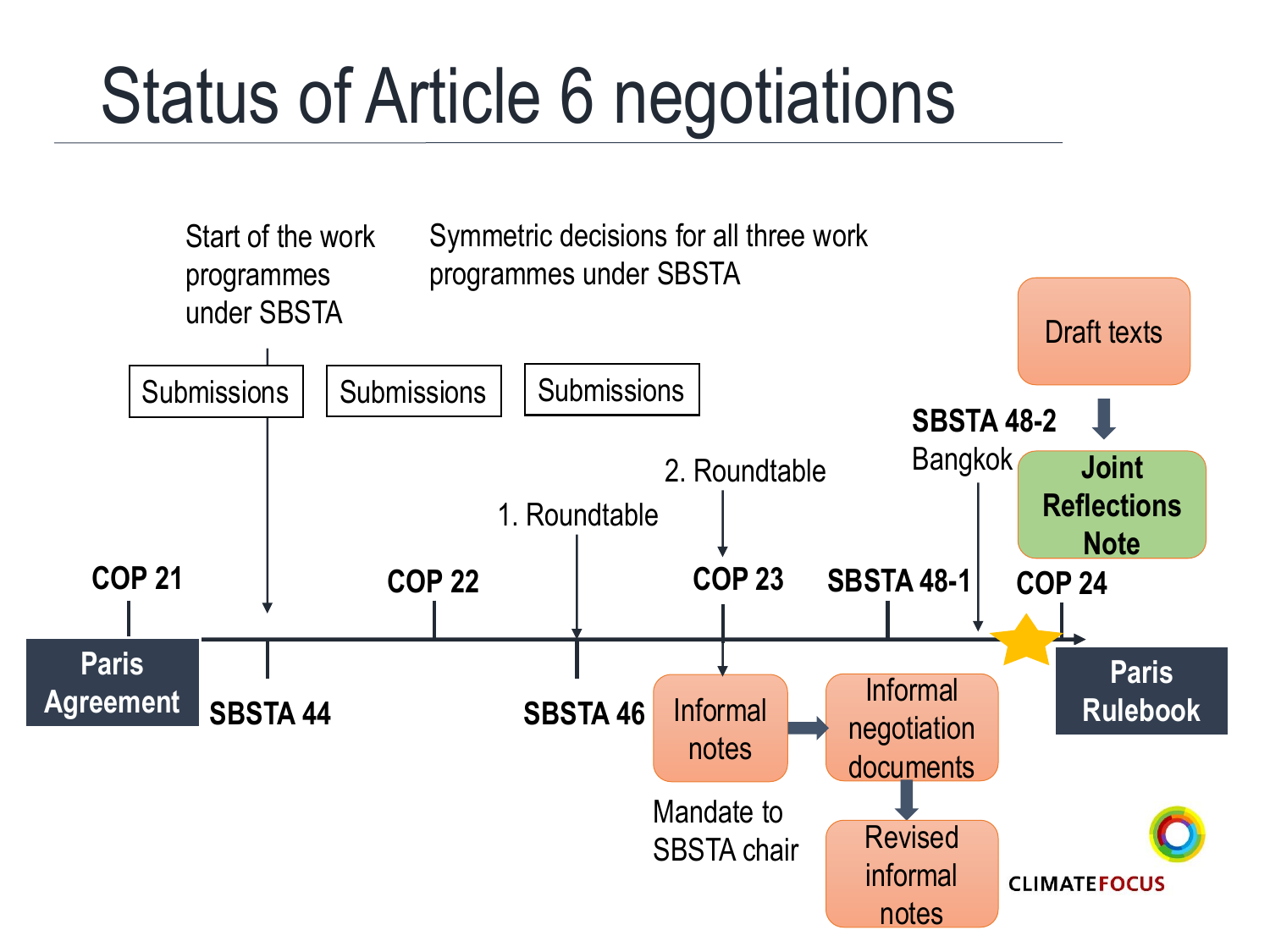### Going into Katowice

- In October 2018, the presiding officers of APA, SBSTA and SBI released a joint reflections note with textual proposals for each sub-Article containing three parts:
	- Draft CMA decision
	- Annex I with draft guidance [Art 6.2] / draft rules, modalities and procedures [Art 6.4] / draft decision on the work programme [Art 6.8]
	- Annex II work plan for 2019
- The textual proposals closely resemble the documents developed during the Bangkok session
- Main changes consist of streamlining and structuring of options
- Annex I should allow Parties to identify with at least one option under each section

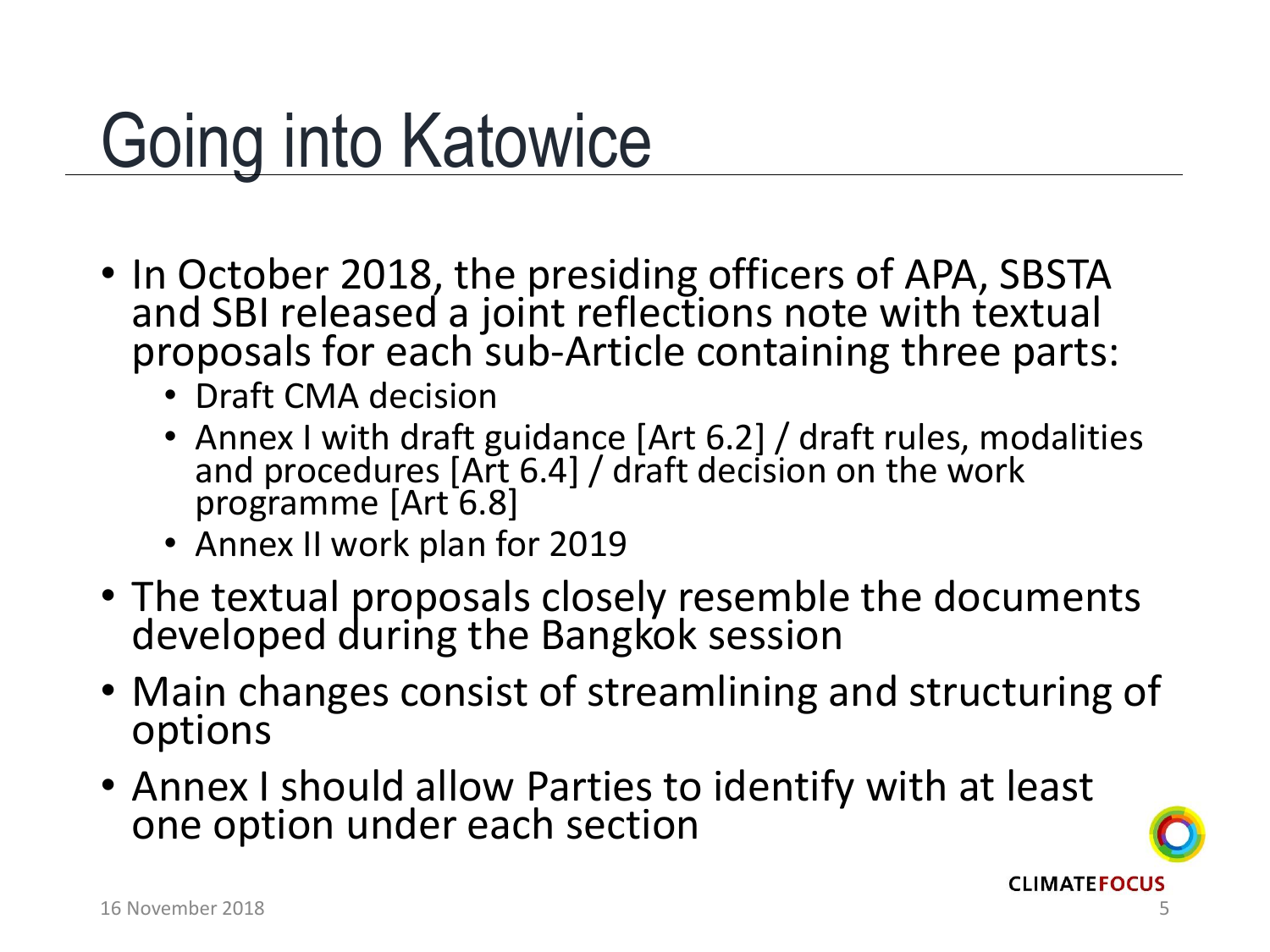### The challenge in Katowice

- Time. Only 5 days of technical negotiations for 70 pages of text and countless options
- What will be the mode of work to accommodate all issues?
- Reflection note advises Parties to be able to quickly respond to text proposals and to put forward options with broad support

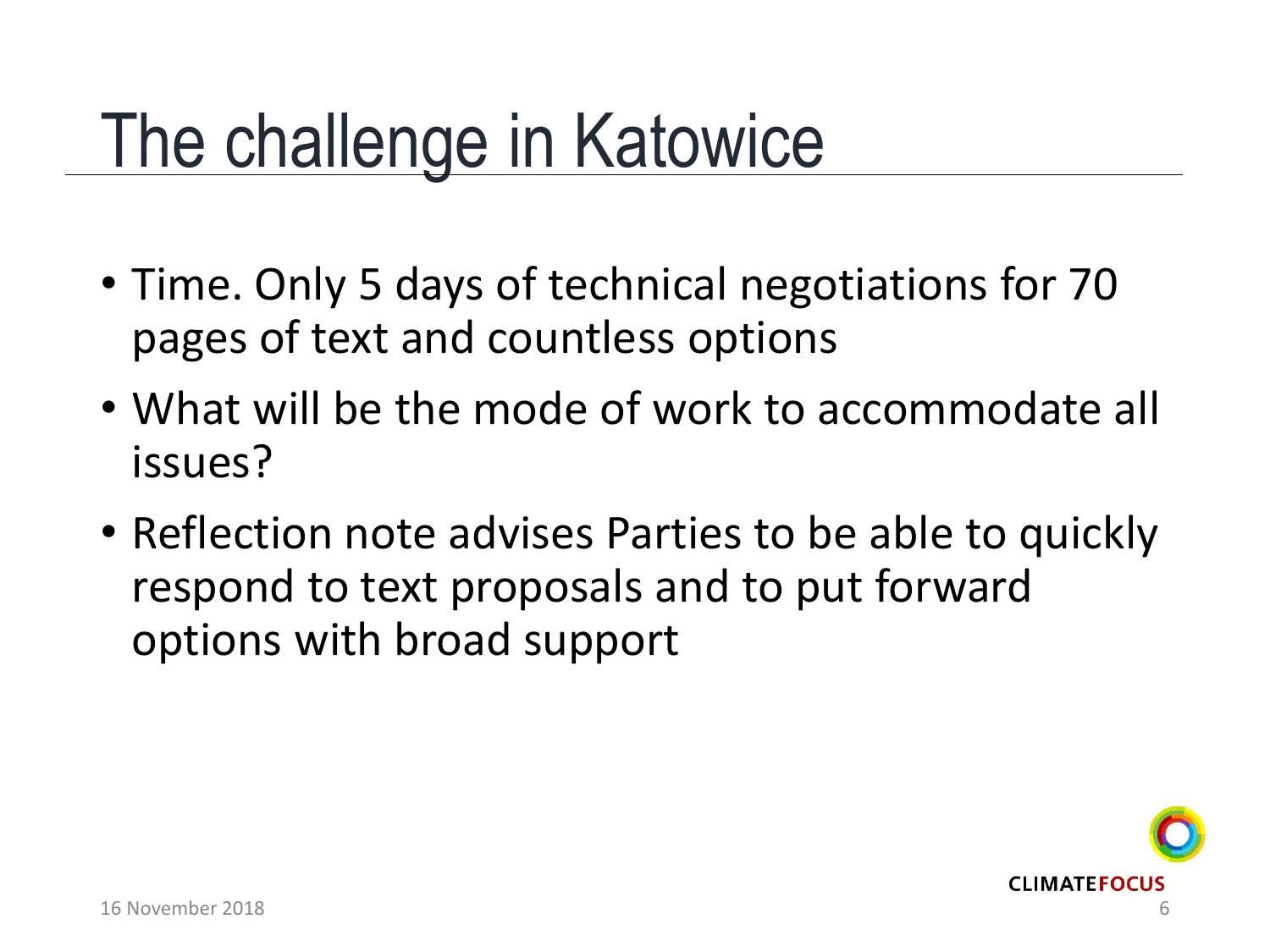### How to prepare

- Until now negotiations have not started and are expected to kick-off at high speed in Katowice
- To be able to successfully impact the outcome, East African negotiators should:
	- $\triangleright$  Go through the text and identify priority options, "liveable" options and red flags
	- $\triangleright$ Identify key concerns not adequately championed by other groups and try to build consensus around them with other groups

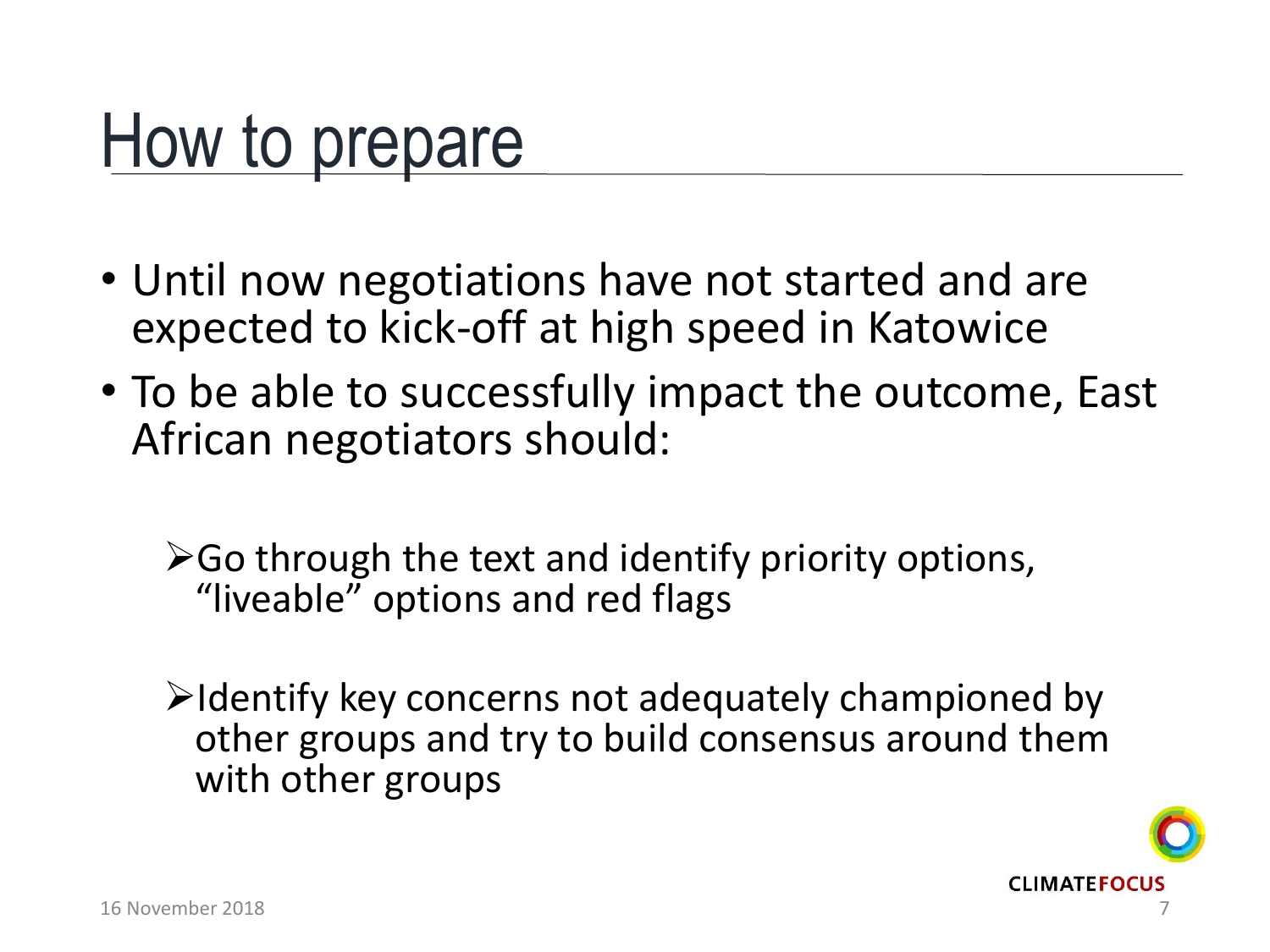# Tour d'horizon on crunch issues

Article 6.2 Article 6.4 Article 6.8

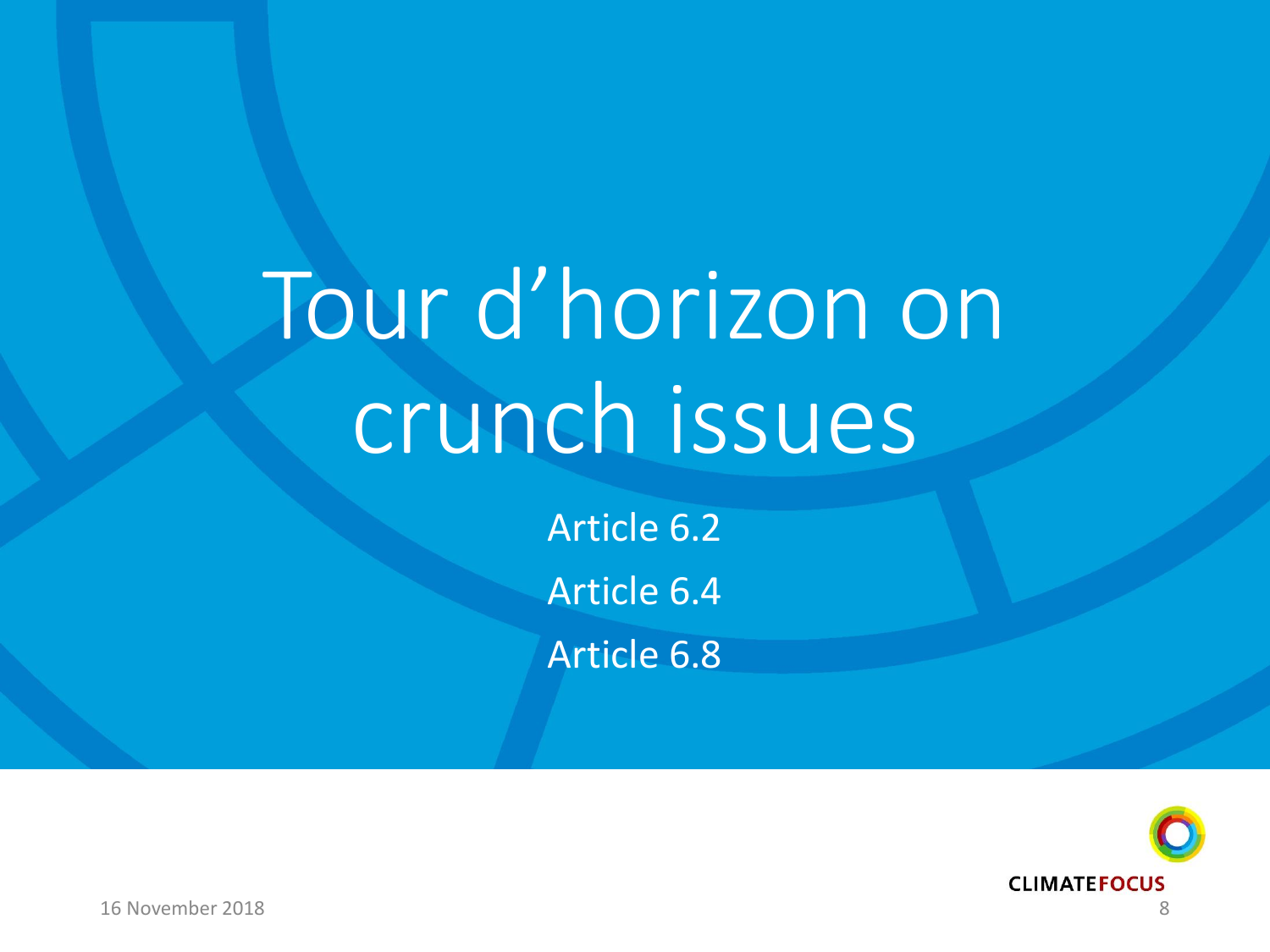## Article 6.2 - Cooperative approaches

#### **Context**

- Recognition of "bottom-up" approaches by the UN
- Examples: Linking of emission trading schemes, government to government cooperation in mitigation initiatives, baseline and credit approaches that are developed by countries themselves

#### **Role of the CMA**

• adopt guidance, including guidance to ensure that double counting is avoided on the basis of a "corresponding adjustment" by **Parties** 

#### **Core of the guidance**

 Parties shall, where engaging in cooperative approaches that involve the use of "ITMOs" towards NDCs, promote sustainable development and ensure environmental integrity and transparency, including in governance, and shall apply robust accounting to ensure, inter alia, the avoidance of double counting

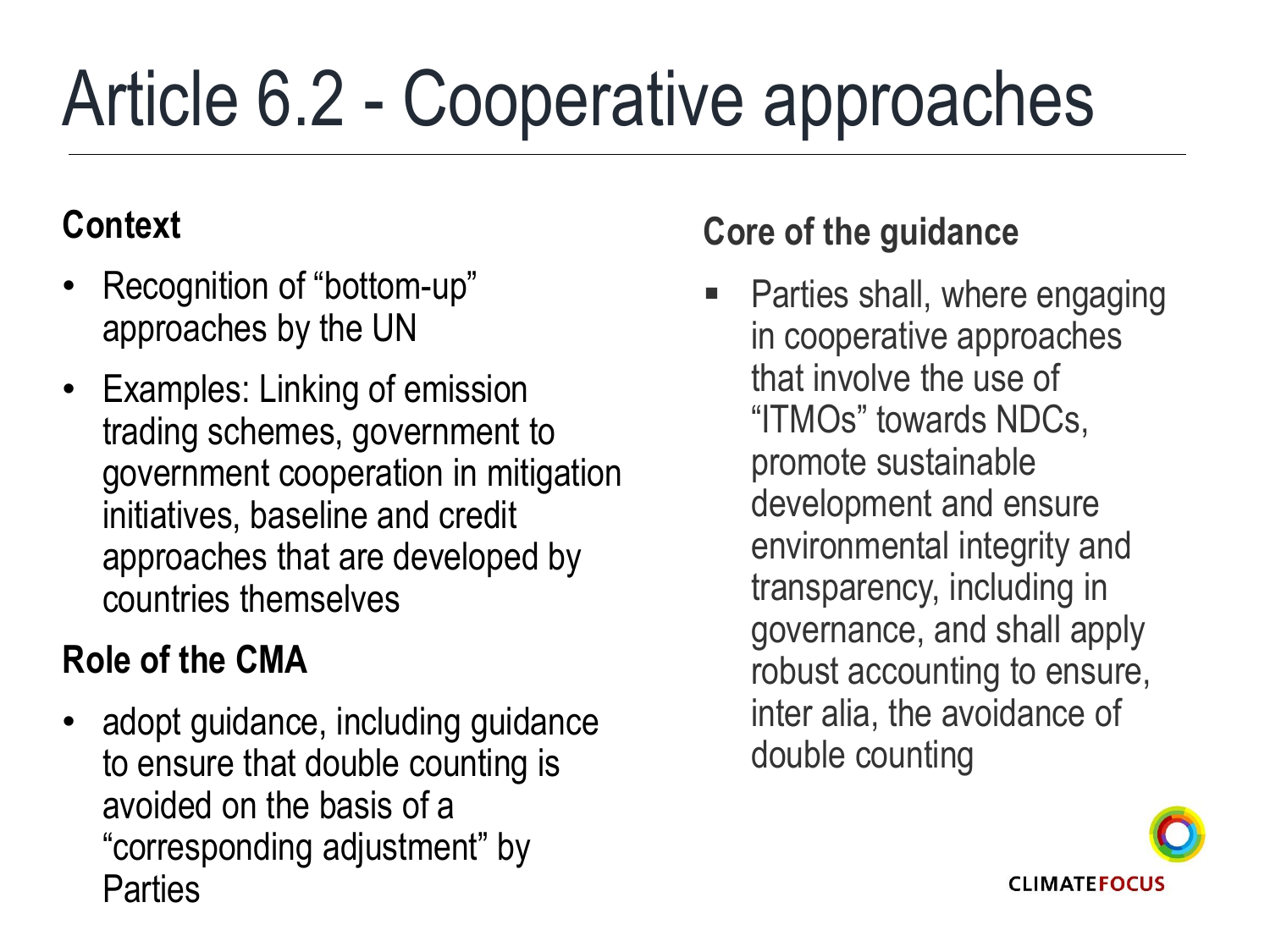### Positions on international oversight for cooperative approaches

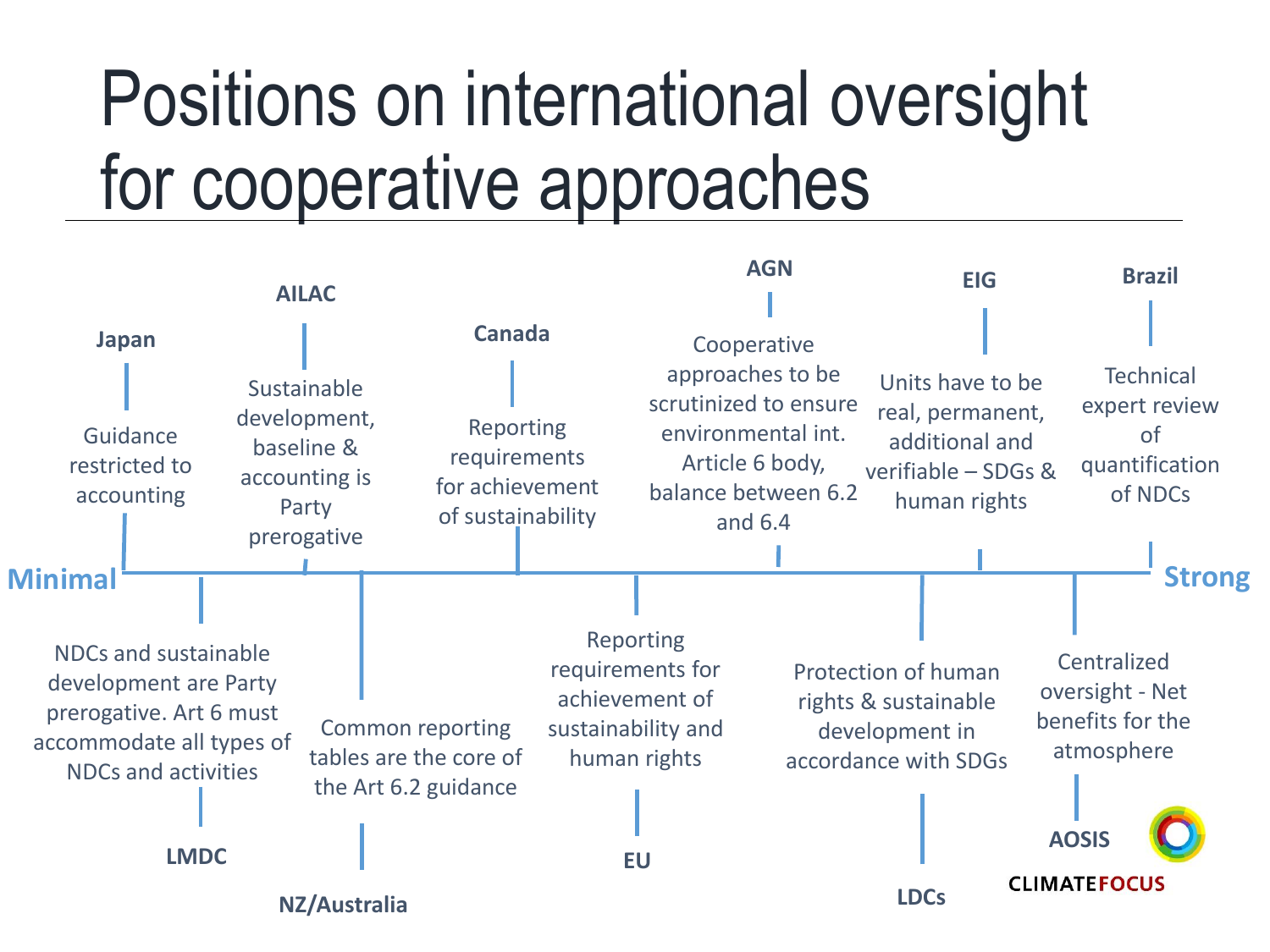### Crunch issues related to Article 6.2

- Whether guidance should be limited to accounting (avoidance of double counting) or also define requirements for cooperative approaches themselves
- Definition and denomination of internationally transferred mitigation outcomes (ITMOs)
- Participation requirements, e.g.
	- ex ante check on participation
	- NDC translated into a budget of allowable emissions
- What needs to be reported and how often
- How to do corresponding adjustments What should be the accounting basis for corresponding adjustments? Inventory emissions? NDC pledges? Others?
- Governance the degree to which cooperative approaches need a dedicated review process (Art 6 body, Art 6 technical experts) or whether review is fully integrated into the Art 13 process
- Whether activities in sectors outside the scope of the NDCs are eligible
- Whether to levy a share of proceeds and require overall mitigation

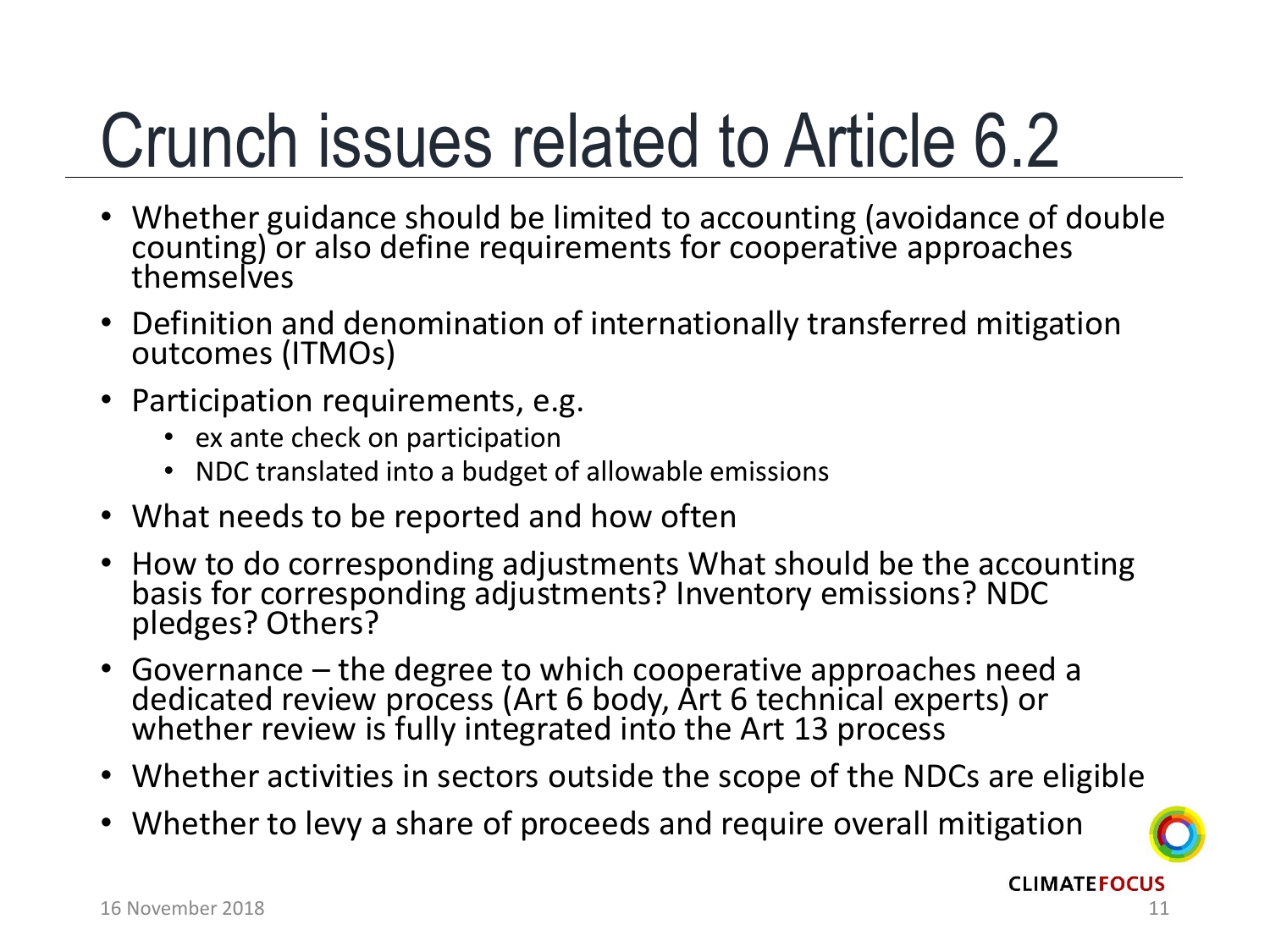### Article 6.4: A mechanism for mitigation and sustainable development

 A mechanism under the authority of the CMA and supervised by a designated body – similar to the CDM

#### **Objectives:**

- To mitigate GHG emissions and support sustainable development
- To incentivize and facilitate participation in the mitigation of GHG emissions by public and private entities authorized by a Party
- $\blacksquare$  To contribute to the reduction of emission levels in the host Party, which will benefit from mitigation activities resulting in emission reductions that can also be used by another Party to fulfil its NDC
- To deliver an overall mitigation of global emissions
- To raise a Share of Proceeds to cover administrative expenses and the costs of adaptation
- Double counting**:** Emission reductions resulting from the mechanism shall not be used to demonstrate achievement of the host Party's NDC if used by another Party to demonstrate achievement of its NDC
- **Role of the CMA**: to adopt the rules, modalities and procedures for the mechanism (similar to CDM M&P)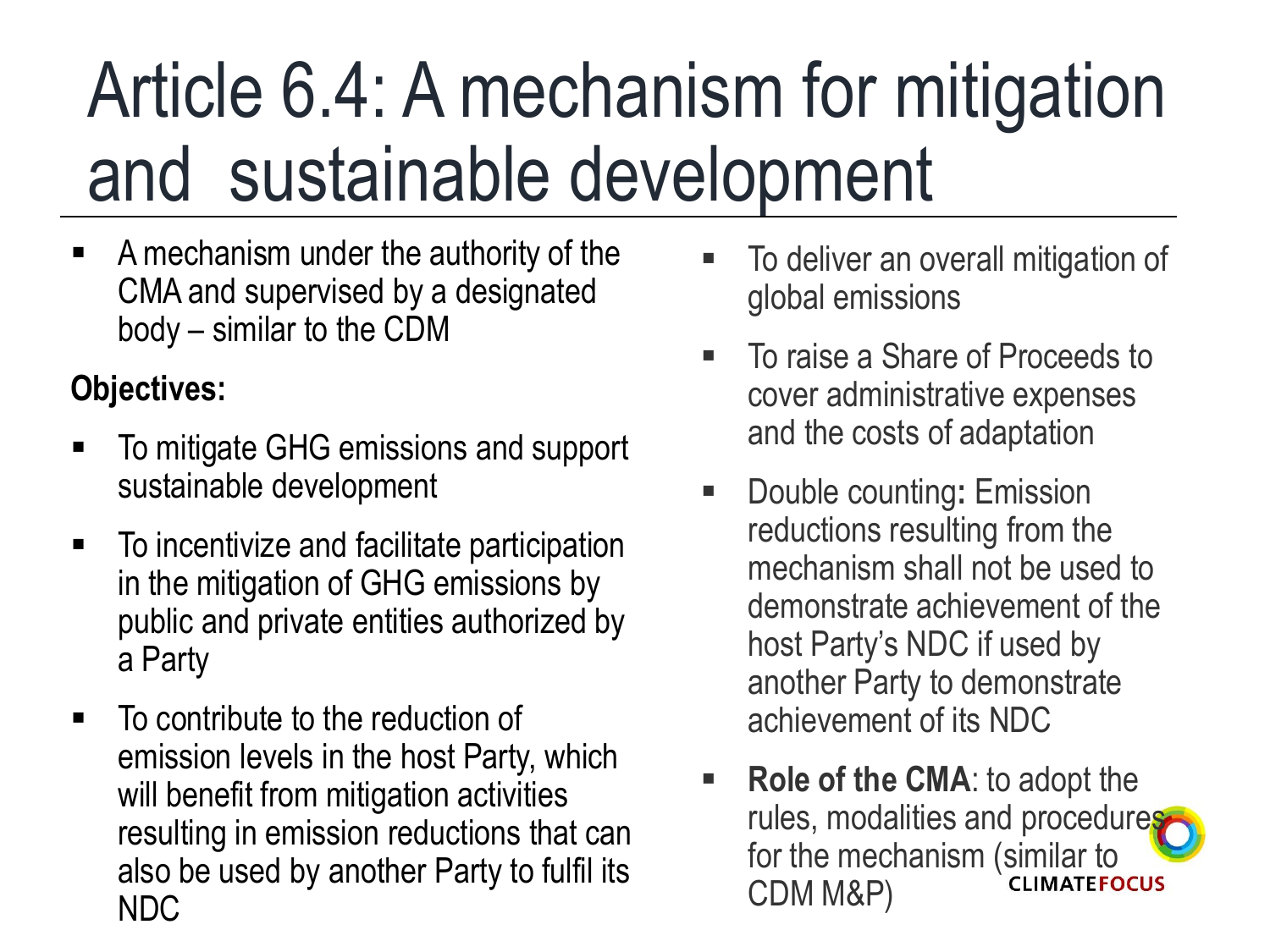### Crunch issues related to Article 6.4

- How to define additionality, baselines and crediting periods in the context of the Paris Agreement and the NDCs
- How to operationalize overall mitigation of global emissions
- Composition and rules of procedures of the Supervisory Body, and when to establish the body
- Role of the host countries
- Whether Article 6.2 guidance applies to A64ERs and under which circumstances
- Transition of CDM credits and activities

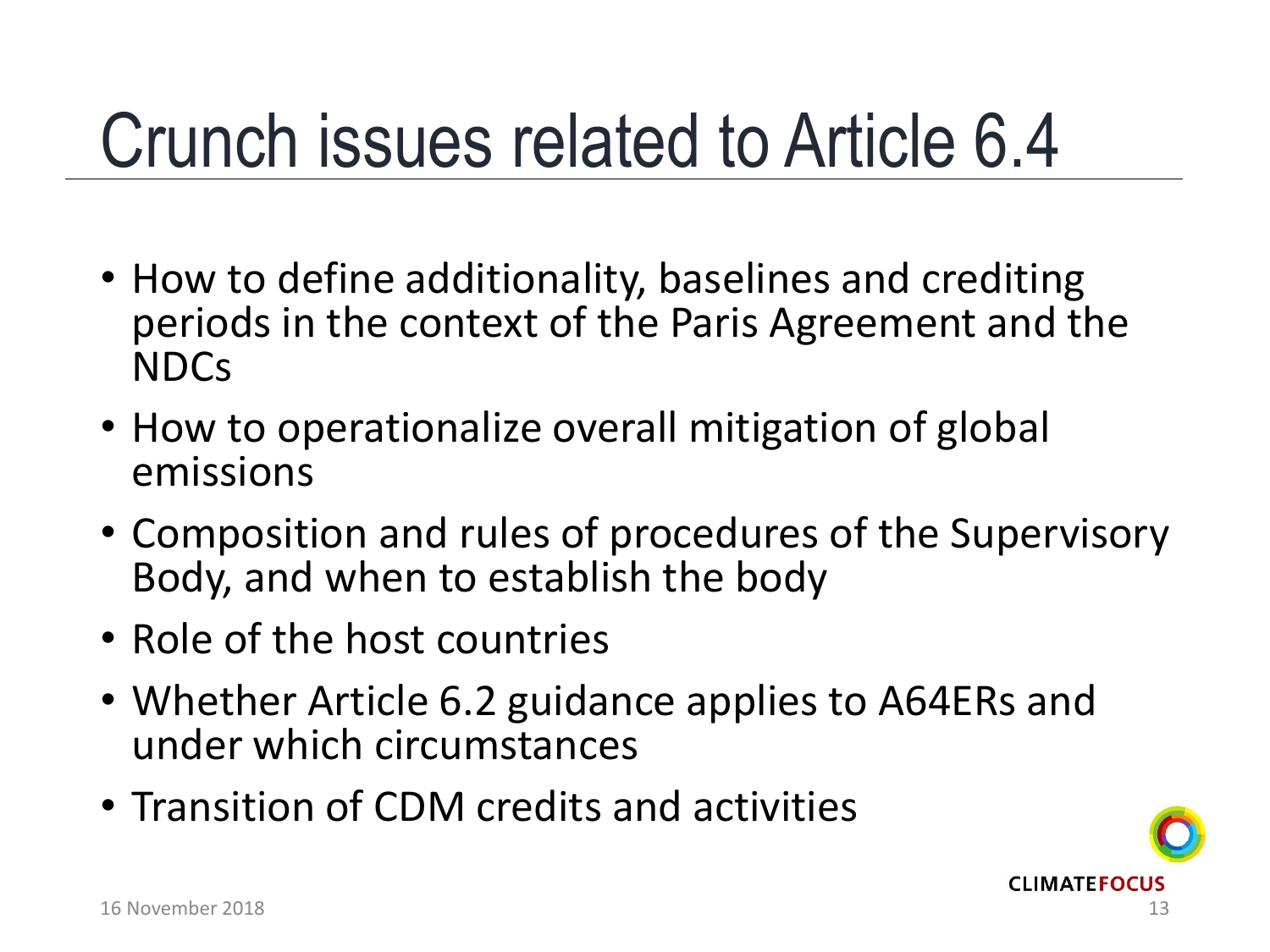### Article 6.8 - Framework for non-market approaches (NMA)

#### **Key features**

- **Recognizing the importance of** integrated, holistic and balanced nonmarket approaches in the context of sustainable development and poverty eradication
- aims to promote ambition, enhance public and private sector participation, enable opportunities for coordination across instruments and institutional arrangements
- SBSTA to undertake a work programme

#### **Objectives of the work programme**

- Enhance linkages and create synergy between, inter alia, mitigation, adaptation, finance, technology transfer and capacity building
- Consider how to facilitate the coordination and implementation of non-market approaches

#### **Role of the CMA**

**a** adopt a decision on a work programme